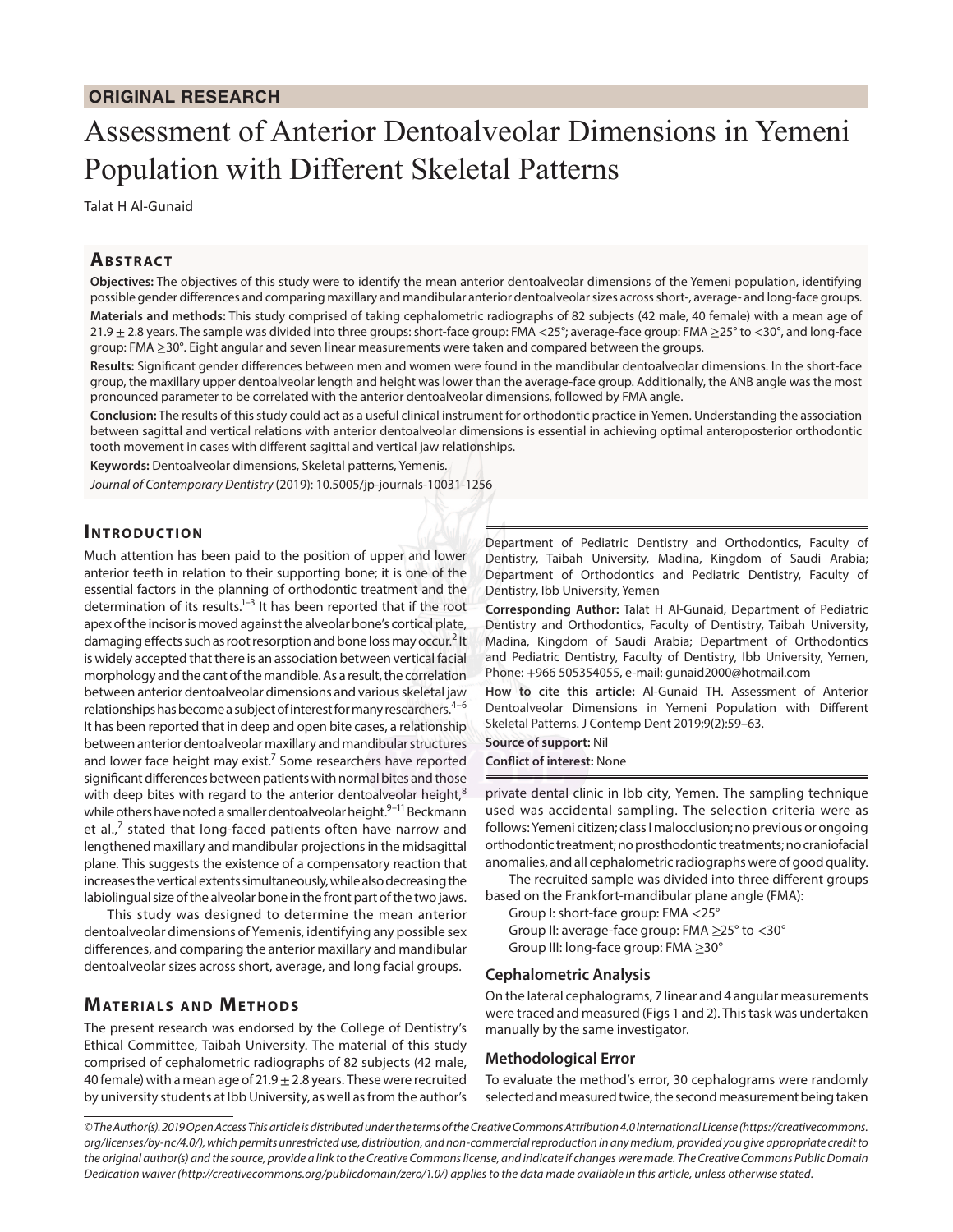

**Fig. 1:** Maxillary measurements. Cephalometric landmarks: (1) Point A (subspinale); (2) Corresponding point of A point (same distance from palatal plane as point A); (3 and 4) Anterior and posterior point of a line parallel to the palatal plane and passing through the apex of upper incisor; (5) Prosthion (Pr); (6) Center of the alveolar meatus of the upper central incisor; (7) Center of rectangular bordered by a line connecting point (1) and point (2) and palatal plane; (8) A constructed point at the intersection between a line connecting point (6) and (7) and palatal plane. Measurements: maxillary anterior width (MxAW): measured from point (3) to (4). Maxillary anterior height (MxAH): the distance along a perpendicular line from point (5) to palatal plane maxillary anterior length (MxAL): measured from point (6) to (8) passing through point (7)

after 1-month interval. The results were compared using a paired *t* test. No significant variations were discovered.

#### **Statistical Methods**

The mean and standard deviation for the total sample was determined, and comparisons between the male and female groups were conducted using a *t* test. Comparison between the short, average and long-face groups was carried out using an analysis of variance (ANOVA), followed by a Bonferroni test. Pearson's correlation coefficient was used to determine the relationship between vertical and sagittal cephalometric measurements and the anterior dentoalveolar dimensions for short, average and long-face groups. SPSS analysis software (version 20, SPSS, IBM Corporation, USA) was used to conduct statistical analyses. Our significance level was set at *p* <0.05.

## **RESULTS**

Table 1 exhibits the average age, mean and standard deviations of the cephalometric characteristics of the total sample, as well as for the male and female groups.

Comparison of anterior dentoalveolar dimensions between men and women revealed no gender differences in all the maxillary parameters. In the mandible, male subjects showed a significantly longer mandibular anterior dentoalveolar length (MdAL), longer anterior mandibular dentoalveolar height (MdAH), and broader symphysis depth (SD) than females (*p* < 0.05).

Table 2 presents the mean and standard deviations of the sagittal and vertical relations, dentoalveolar dimensions and comparisons between the three groups. There were no significant variations between the groups, with the exception of the short-face group demonstrating shorter maxillary anterior length (MxAL), and shorter maxillary anterior height (MxAH) than the average-face group (*p*< 0.05).

Correlation between sagittal and vertical cephalometric variables and the anterior dentoalveolar dimensions for the three groups is presented in Table 3. The ANB angle was found to be



**Fig. 2:** Mandibular measurements. Cephalometric landmarks: (9) Midpoint of the mandibular symphysis; (10) Midpoint of the alveolar meatus of lower central incisor; (11) A constructed point at the intersection between a line connecting point (10) and (9) and mandibular plane; (12) Point B (supramentale), the deepest point on the outer contour of the mandible; (13) Corresponding point of B point (same distance from mandibular plane as point B); (14) Infradentale (Id); (15) The point of greatest convexity on the anterior border of the mandibular symphysis; (16) Corresponding point of point (15). Measurements: mandibular anterior width (MdAW): measured from point (12) to (13). Mandibular anterior height (MdAH): the distance along a perpendicular line from point 14 to mandibular plane. Mandibular anterior length (MdAL): measured from point (10) to (11) passing through point (9)

the most prominent parameter to correlate with the anterior dentoalveolar dimensions in both the short-face group (positive correlation) and the long-face group (negative correlation). This was generally more obvious among the long-face group compared with the short and average-face groups. The ANB angle in the short-face group showed significant and positive correlations with both mandibular anterior dentoalveolar length (MdAL:  $r = 0.39$ ;  $p < 0.05$ ) and anterior mandibular dentoalveolar height (MdAH: *r* = 0.41; *p* < 0.05). In the long-face group, the ANB angle showed a significant negative and moderate correlation with maxillary anterior dentoalveolar width (MxAW: *r*=−0.52; *p*< 0.05), maxillary anterior dentoalveolar length (MxAL: *r* = −0.47; *p* < 0.05), mandibular anterior dentoalveolar width (MdAW: *r* = −0.42; *p* < 0.05), and symphysis depth (SD: *r* = −43; *p* < 0.05).

The average-face group showed a negative correlation between the Frankfort-mandibular plane angle and mandibular anterior dentoalveolar width (MdAW:  $r = -0.57$ ;  $p < 0.01$ ), and for maxillary width and height ratio (MxAW/MxAH: *r* = −61; *p* < 0.01). There was also a negative correlation between SNA angle and symphysis depth (SD:  $r = -0.41$ ;  $p < 0.05$ ). Finally, the ANB angle correlated negatively with the mandibular width and height ratio (MdAW/MdAH: *r* = −64; *p* < 0.01).

## **Discussion**

Although there were no variations in the maxillary measurements between males and females, significant differences, particularly in the mandibular measurements, were found. Male subjects exhibited considerably greater MdAL, greater MdAH, and broader SD than females ( $p < 0.05$ ). A similar finding was reported by Mangla et al.,<sup>12</sup> who evaluated the mandibular morphology across different facial types. They discovered that males showed greater symphysis height

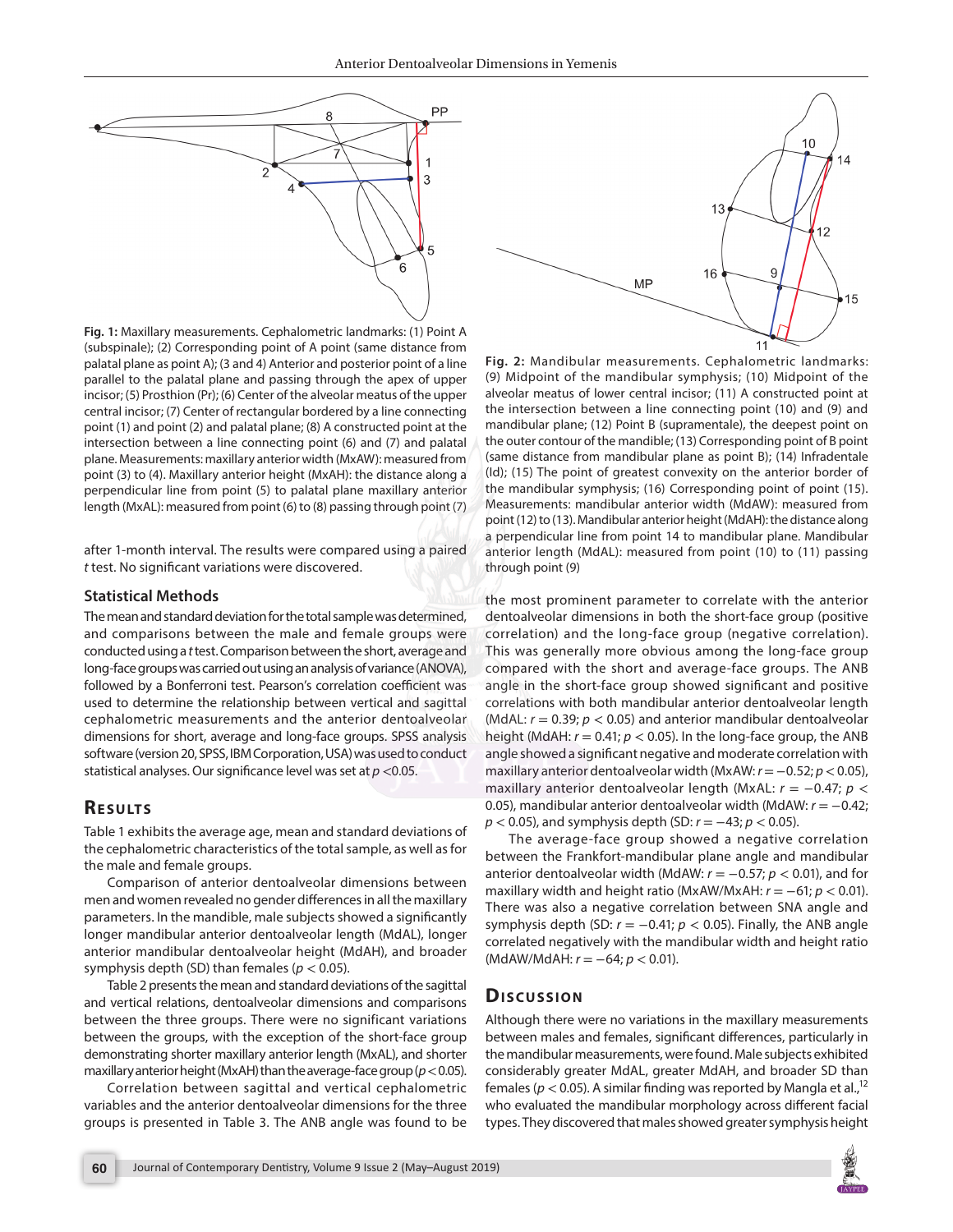|                      | Total sample ( $n = 82$ ) |           |       | Male $(n = 42)$ |       | Female ( $n = 40$ ) |         |
|----------------------|---------------------------|-----------|-------|-----------------|-------|---------------------|---------|
| Variable/unit        | Mean                      | <b>SD</b> | Mean  | <b>SD</b>       | Mean  | <b>SD</b>           | p value |
| Age (years)          | 21.90                     | 3.04      | 21.98 | 2.89            | 21.55 | 3.21                | 0.26    |
| $SNA(^{\circ})$      | 80.73                     | 3.06      | 80.86 | 3.42            | 80.60 | 2.68                | 0.71    |
| $SNB$ ( $\degree$ )  | 77.67                     | 2.95      | 77.85 | 3.21            | 77.49 | 2.69                | 0.59    |
| ANB $(°)$            | 3.06                      | 1.74      | 3.01  | 1.78            | 3.11  | 1.72                | 0.80    |
| FMA (°)              | 26.43                     | 5.37      | 25.79 | 6.31            | 27.11 | 4.14                | 0.27    |
| MxAW (mm)            | 18.88                     | 5.88      | 19.98 | 6.31            | 17.73 | 5.22                | 0.08    |
| MxAL (mm)            | 21.46                     | 3.51      | 21.55 | 3.69            | 21.38 | 3.35                | 0.83    |
| MxAH (mm)            | 16.20                     | 2.73      | 16.15 | 3.11            | 16.25 | 2.29                | 0.88    |
| MdAW (mm)            | 8.59                      | 1.98      | 8.54  | 1.87            | 8.65  | 2.12                | 0.80    |
| MdAL (mm)            | 34.39                     | 3.41      | 35.32 | 3.64            | 33.41 | 2.89                | 0.01    |
| MdAH (mm)            | 32.95                     | 3.18      | 33.80 | 3.30            | 32.05 | 2.81                | 0.01    |
| Symphysis depth (mm) | 15.45                     | 2.01      | 15.95 | 1.91            | 14.91 | 2.01                | 0.02    |
| MxAW/MxAH            | 1.19                      | 0.39      | 1.27  | 0.40            | 1.12  | 0.37                | 0.08    |
| MdAW/MdAH            | 0.27                      | 0.07      | 0.26  | 0.07            | 0.27  | 0.08                | 0.26    |

| Table 2: Comparison of anterior dentoalveolar dimensions between short-, average-, and long-face groups |  |  |
|---------------------------------------------------------------------------------------------------------|--|--|
|                                                                                                         |  |  |

|                                 |       | Short face $(n = 28)$ | Average face $(n = 27)$ |      | Long face $(n = 27)$ |      |                                           |                                 |
|---------------------------------|-------|-----------------------|-------------------------|------|----------------------|------|-------------------------------------------|---------------------------------|
| Variable/unit                   | Mean  | SD                    | Mean                    | SD   | Mean                 | SD   | $p$ value <sup><math>\dagger</math></sup> | <b>Bonferroni</b>               |
| Sagittal and vertical relations |       |                       |                         |      |                      |      |                                           |                                 |
| $SNA(^{\circ})$                 | 81.04 | 3.54                  | 80.33                   | 3.31 | 80.81                | 2.23 | 0.69                                      |                                 |
| $SNB$ ( $\degree$ )             | 78.07 | 3.38                  | 77.46                   | 3.33 | 77.46                | 1.98 | 0.68                                      |                                 |
| ANB $(°)$                       | 2.96  | 2.09                  | 2.87                    | 1.64 | 3.35                 | 1.45 | 0.56                                      |                                 |
| FMA (°)                         | 20.73 | 3.75                  | 26.80                   | 1.21 | 31.98                | 2.58 | 0.000                                     | $(2>1)$ <sup>***</sup> .        |
|                                 |       |                       |                         |      |                      |      |                                           | $(3 > 1)$ ***,<br>$(3 > 2)$ *** |
| Dentoalveolar dimensions (mm)   |       |                       |                         |      |                      |      |                                           |                                 |
| MxAW (mm)                       | 19.61 | 4.71                  | 17.87                   | 5.77 | 19.13                | 7.05 | 0.53                                      |                                 |
| MxAL (mm)                       | 20.13 | 3.12                  | 22.59                   | 2.34 | 21.72                | 4.41 | 0.03                                      | $0.03(2>1)^{*}$                 |
| MxAH (mm)                       | 15.05 | 2.28                  | 17.19                   | 2.23 | 16.41                | 3.22 | 0.01                                      | $0.01(2>1)^{*}$                 |
| MdAW (mm)                       | 8.57  | 1.74                  | 8.22                    | 2.11 | 8.98                 | 2.07 | 0.37                                      |                                 |
| MdAL (mm)                       | 33.95 | 3.59                  | 35.13                   | 3.50 | 34.11                | 3.11 | 0.39                                      |                                 |
| MdAH (mm)                       | 32.34 | 3.21                  | 33.80                   | 3.41 | 32.72                | 2.80 | 0.22                                      |                                 |
| Symphysis depth (mm)            | 15.96 | 1.94                  | 15.11                   | 1.65 | 15.24                | 2.35 | 0.24                                      |                                 |
| MxAW/MxAH                       | 0.27  | 0.07                  | 0.25                    | 0.08 | 0.28                 | 0.07 | 0.15                                      |                                 |
| MdAW/MdAH                       | 2.32  | 4.55                  | 1.38                    | 5.63 | 1.32                 | 5.46 | 0.73                                      |                                 |

<sup>†</sup>Refers to one-way analysis of variance,  $n =$  number of subjects,  $*p < 0.05$ ,  $***p < 0.001$ 

and depth than females. In his study on Saudi subjects, AlHadlaq<sup>13</sup> stated that the anteroposterior and vertical dimensions of the anterior alveolus might be affected by both sex and the sagittal relationship. Comparison between the groups revealed that the short-face group had a shorter MxAL than the average- and long-face groups. However, a Bonferroni analysis only showed a significant difference between the short and average-face groups (*p* < 0.05). This finding differs from that reported by Vitchuyanon,<sup>14</sup> who failed to identify any significant difference between groups regarding the maxillary anterior dentoalveolar length. Additionally, the short-face group displayed shorter MxAH than the average- and long-face groups (*p* < 0.05). However, the *post hoc* analysis only revealed a significant difference between the short and average-face groups. This is similar to results reported by Al-Zubaidi and Obaidi.<sup>15</sup> Vitchuyanon<sup>14</sup> found that the maxillary anterior dentoalveolar height was greater in the open bite group and shorter in the deep bite group. The present

finding is partially in agreement with this report regarding the second part of the result. Other studies<sup>8,16,17</sup> have identified greater anterior dentoalveolar height in open bite subjects compared to those with a deep bite, but only in the maxilla. The present results support these findings; the long-face group showed a greater maxillary anterior dentoalveolar height and length than the short-face group, but the level of significance did not reach the level of *p* < 0.05.

Based on this study, the ANB angle was the most pronounced parameter to be correlated with the anterior dentoalveolar dimensions, followed by FMA angle. The ANB angle was found to be positively correlated with the anterior dentoalveolar dimensions in the short-face group, while showing a negative correlation in the long-face group.

The ANB angle in the short-face group was found to be significantly and positively correlated with the mandibular anterior dentoalveolar length (MdAL:  $r = 0.39$ ;  $p < 0.05$ ), as well as with the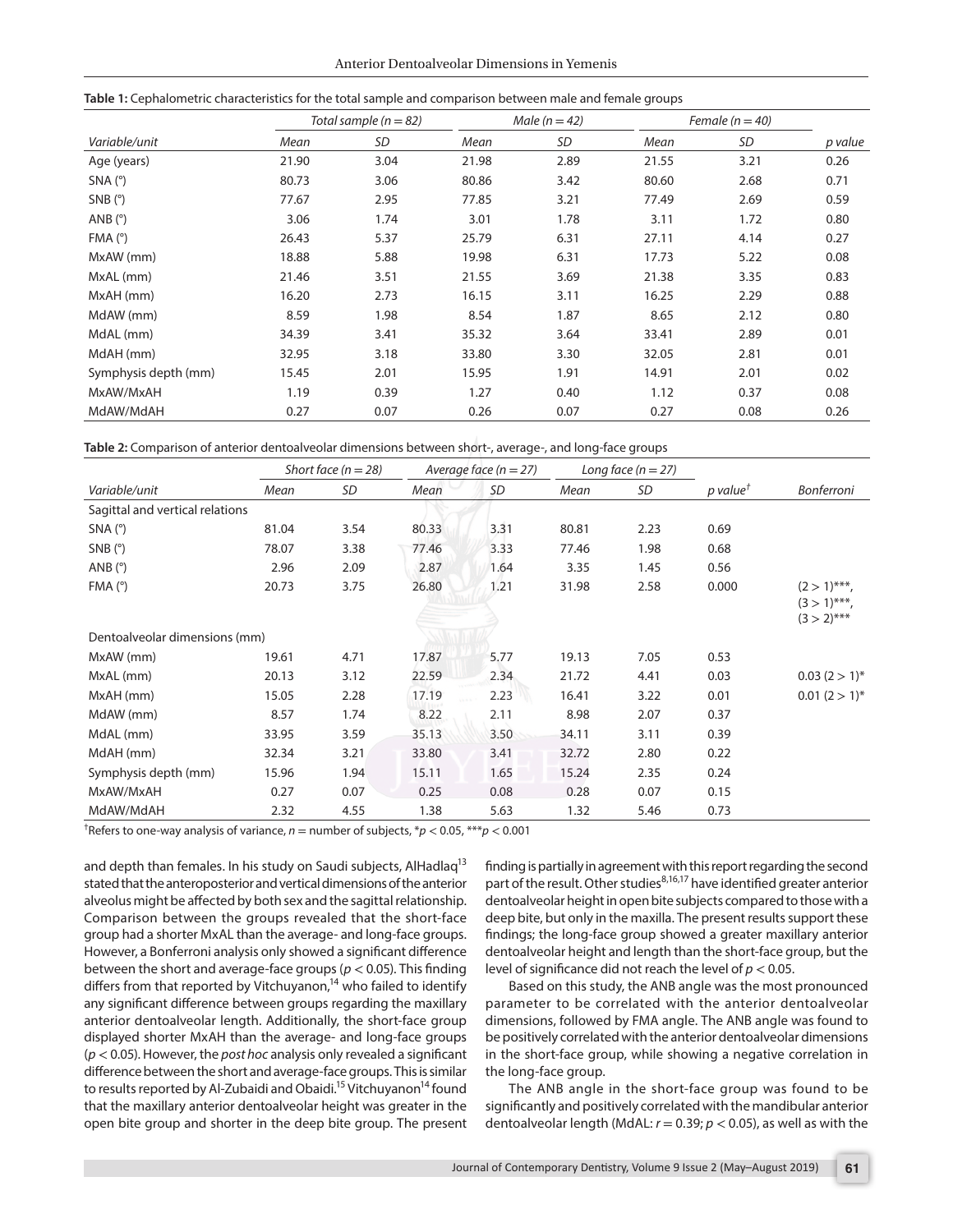| Anterior Dentoalveolar Dimensions in Yemenis |  |  |
|----------------------------------------------|--|--|
|----------------------------------------------|--|--|

| Table 3: Correlation between anterior dentoalveolar dimensions and cephalometric measurements for three groups |  |  |
|----------------------------------------------------------------------------------------------------------------|--|--|
|----------------------------------------------------------------------------------------------------------------|--|--|

|                    | SNA(°)           |       | SNB(°)   |       | AND (°)          |      | FMA (°)          |      |
|--------------------|------------------|-------|----------|-------|------------------|------|------------------|------|
| Variable           | $\boldsymbol{r}$ | Sig.  | r        | Sig.  | $\boldsymbol{r}$ | Sig. | $\boldsymbol{r}$ | Sig. |
| Short-face group   |                  |       |          |       |                  |      |                  |      |
| <b>MxAW</b>        | 0.13             | 0.52  | 0.05     | 0.81  | 0.14             | 0.48 | $-0.06$          | 0.75 |
| <b>MxAL</b>        | 0.05             | 0.80  | $-0.10$  | 0.61  | 0.25             | 0.20 | $-0.02$          | 0.94 |
| <b>MxAH</b>        | 0.07             | 0.71  | $-0.11$  | 0.57  | 0.31             | 0.11 | $-0.11$          | 0.58 |
| MdAW               | $-0.33$          | 0.09  | $-0.25$  | 0.20  | $-0.15$          | 0.45 | 0.09             | 0.66 |
| MdAL               | 0.34             | 0.08  | 0.12     | 0.56  | $0.391*$         | 0.04 | $-0.16$          | 0.42 |
| MdAH               | 0.35             | 0.07  | 0.11     | 0.59  | $0.413*$         | 0.03 | $-0.13$          | 0.52 |
| Symphysis depth    | 0.16             | 0.41  | 0.14     | 0.47  | 0.05             | 0.82 | $-0.28$          | 0.15 |
| MxAW/MxAH          | $-0.23$          | 0.23  | $-0.12$  | 0.55  | $-0.20$          | 0.30 | 0.20             | 0.31 |
| MdAW/MdAH          | 0.16             | 0.41  | 0.13     | 0.51  | 0.06             | 0.75 | 0.22             | 0.25 |
| Average-face group |                  |       |          |       |                  |      |                  |      |
| <b>MxAW</b>        | $-0.07$          | 0.73  | $-0.04$  | 0.84  | $-0.06$          | 0.78 | $-0.16$          | 0.43 |
| <b>MxAL</b>        | $-0.06$          | 0.79  | $-0.04$  | 0.83  | $-0.02$          | 0.91 | $-0.21$          | 0.30 |
| <b>MxAH</b>        | $-0.25$          | 0.21  | $-0.33$  | 0.10  | 0.16             | 0.41 | 0.08             | 0.68 |
| MdAW               | $-0.16$          | 0.42  | $-0.10$  | 0.62  | $-0.13$          | 0.53 | $-0.579**$       | 0.00 |
| MdAL               | 0.10             | 0.61  | $-0.01$  | 0.97  | 0.22             | 0.27 | 0.33             | 0.09 |
| MdAH               | 0.04             | 0.85  | $-0.06$  | 0.77  | 0.20             | 0.32 | 0.35             | 0.08 |
| Symphysis depth    | $-0.410*$        | 0.03  | $-0.27$  | 0.17  | $-0.27$          | 0.17 | $-0.12$          | 0.54 |
| MxAW/MxAH          | $-0.10$          | 0.62  | $-0.01$  | 0.97  | $-0.19$          | 0.35 | $-.614**$        | 0.00 |
| MdAW/MdAH          | $-0.08$          | 0.68  | 0.24     | 0.24  | $-0.648$ **      | 0.00 | 0.06             | 0.78 |
| Long-face group    |                  |       |          |       |                  |      |                  |      |
| <b>MxAW</b>        | $-0.243$         | 0.221 | 0.106    | 0.600 | $-0.520**$       | 0.01 | $-0.24$          | 0.22 |
| <b>MxAL</b>        | $-0.109$         | 0.589 | 0.226    | 0.258 | $-0.477*$        | 0.01 | $-0.25$          | 0.20 |
| <b>MxAH</b>        | $-0.094$         | 0.643 | 0.034    | 0.866 | $-0.19$          | 0.34 | $-0.16$          | 0.44 |
| MdAW               | $-0.036$         | 0.858 | 0.272    | 0.171 | $-0.427*$        | 0.03 | $-0.05$          | 0.82 |
| MdAL               | $-0.182$         | 0.363 | $-0.180$ | 0.369 | $-0.03$          | 0.86 | $-0.14$          | 0.49 |
| MdAH               | $-0.161$         | 0.423 | $-0.128$ | 0.523 | $-0.07$          | 0.72 | $-0.21$          | 0.28 |
| Symphysis depth    | $-0.169$         | 0.400 | 0.128    | 0.525 | $-0.436*$        | 0.02 | $-0.21$          | 0.29 |
| MxAW/MxAH          | 0.090            | 0.655 | 0.355    | 0.070 | $-0.35$          | 0.08 | 0.12             | 0.54 |
| MdAW/MdAH          | 0.205            | 0.306 | 0.131    | 0.515 | 0.14             | 0.50 | $-0.382*$        | 0.05 |

 $r =$  Pearson correlation coefficient,  $p < 0.05$ ,  $p < 0.01$ 

anterior mandibular dentoalveolar height (MdAH: *r*= 0.41; *p*< 0.05). Beckmann et al.<sup>7</sup> reported that a large ANB angle is associated with a small mandibular alveolar index—a finding that would support this current result. This suggests that the MdAL and height increase as the sagittal jaw relationship deteriorates towards mandibular retrognathism.

With regard to the average-face group, the maxillary anteroposterior position (SNA angle) was significantly and negatively correlated with the symphysis depth (SD: *r* = −0.41;  $p < 0.05$ ). Contrasting findings were reported by Nanda,<sup>18</sup> who investigated the influence of the sagittal relations on the SD and height in cases with different skeletal jaw relationships. He stated that the sagittal relationship was not linked to the shape of the symphysis. Furthermore, the average-face group showed a significant and negative correlation between the Frankfortmandibular plane angle (FMA angle) and mandibular anterior dentoalveolar width (MdAW:  $r = -0.57$ ;  $p < 0.01$ ). This indicates that the mandible becomes more retrusive or protrusive as FMA decreases or increases in compensatory changes related to variations in vertical relation of the jaws. This could be a reflection of the clockwise and counterclockwise rotation of the mandibular

plane and is in agreement with a previous report.<sup>19–21</sup> Additionally, the Frankfort-mandibular plane angle (FMA angle) was negatively correlated with maxillary width and height ratio (MxAW/MxAH: *r* = −61; *p* < 0.01), meaning that the maxilla tries to recompensate for the downward and backward mandibular rotation.

Regarding the long-face group, the ANB angle exhibited a significant and negative correlation with maxillary anterior dentoalveolar width and length (MxAW: *r* = −0.52; *p* < 0.01, MxAL: *r* = −0.47; *p* < 0.05), mandibular anterior dentoalveolar width (MdAW: *r* = −0.42; *p* < 0.05) and symphysis depth (SD: *r* = −43; *p* < 0.05). This correlation indicates that the maxillary width and length, mandibular width, and SD become smaller as the ANB angle  $increases$ . Ceylan et al. $^{22}$  studied the dentoalveolar compensation impacts of overjet. They found that vertical and sagittal dentoalveolar compensatory changes are related to variations in overjet patterns. Their report would support the present finding.

## **CONCLUSION**

The results of this study could act as a useful clinical tool for orthodontic practice in Yemen. Understanding the association between sagittal and vertical relations with anterior dentoalveolar